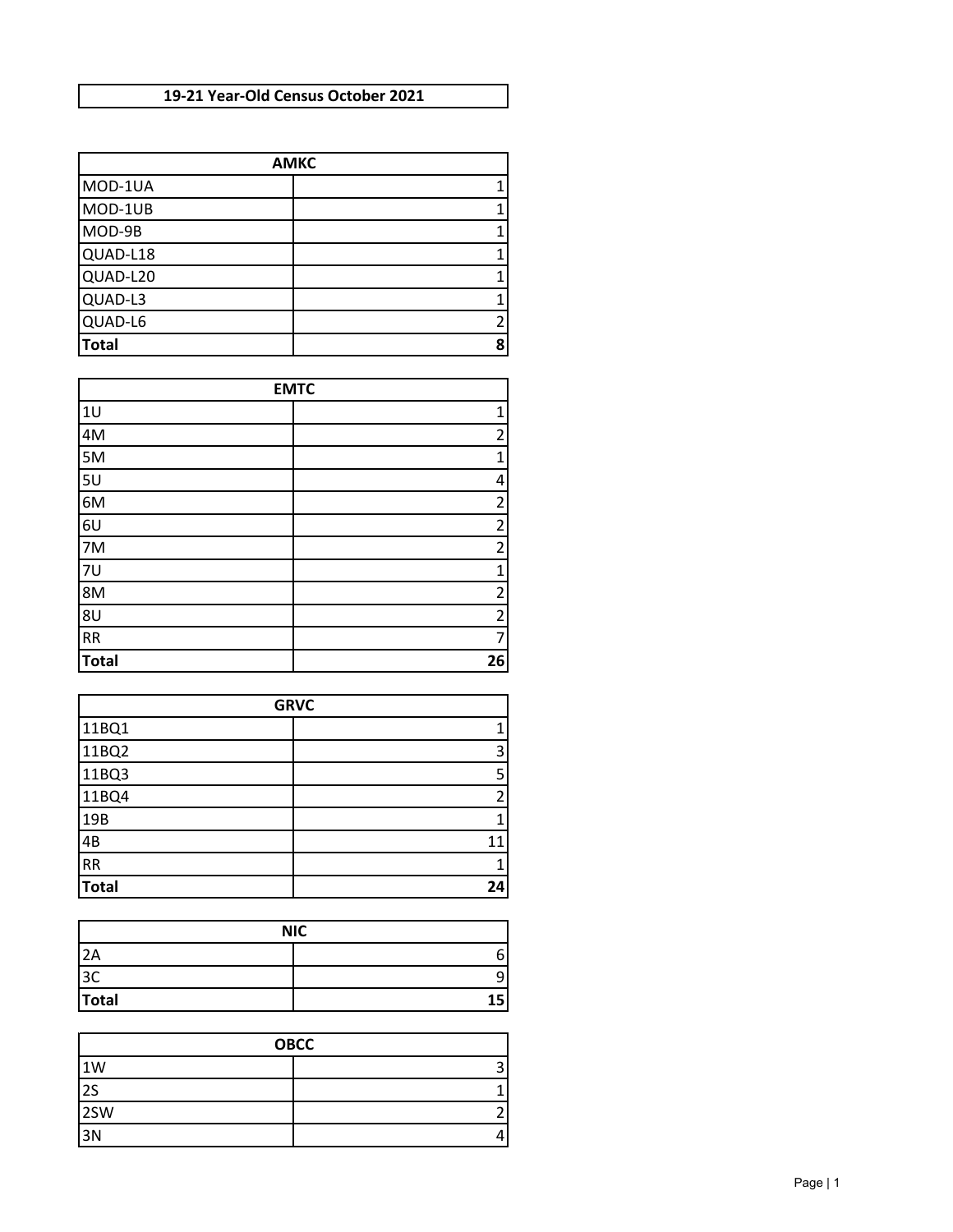| 3SW            | $\overline{2}$          |
|----------------|-------------------------|
| 3W             | $\mathbf{1}$            |
| 4S             | $\overline{\mathbf{c}}$ |
| 4SW            | $\mathbf{1}$            |
| 4 <sub>U</sub> | $\overline{\mathbf{c}}$ |
| 5L             | $\mathbf{1}$            |
| 5N             | $\overline{\mathbf{c}}$ |
| 5SW            | $\mathbf{1}$            |
| 5W             | $\mathbf{1}$            |
| 6U             | $\overline{c}$          |
| $7L$           | 3                       |
| 8U             | 3                       |
| <b>Total</b>   | 31                      |

| <b>RMSC</b>     |    |
|-----------------|----|
| <b>B6</b>       |    |
| <b>B10</b>      |    |
| <b>B11</b>      |    |
| <b>EAST 2A</b>  |    |
| <b>RR</b>       |    |
| <b>SOUTH 2A</b> |    |
| <b>SOUTH 5B</b> |    |
| <b>Total</b>    | 15 |

| <b>RNDC</b>    |    |
|----------------|----|
| 1CN            | 10 |
| 1 <sub>N</sub> | 18 |
| 1S             | 17 |
| 1UN            | 4  |
| 1US            | 4  |
| 2CN            | 14 |
| 2LN            | 14 |
| 2N             | 17 |
| 2S             | 16 |
| 3LN            | 10 |
| 3LS            | 19 |
| 4CN            | 17 |
| 4CS            | 14 |
| 4US            | 16 |
| 5CN            | 12 |
| 5CS            | 13 |
| 5LN            | 9  |
| 5LS            | 11 |
| 6CN            | 16 |
| 6CS            | 17 |
| 6LN            | 10 |
| 6LS            | 11 |